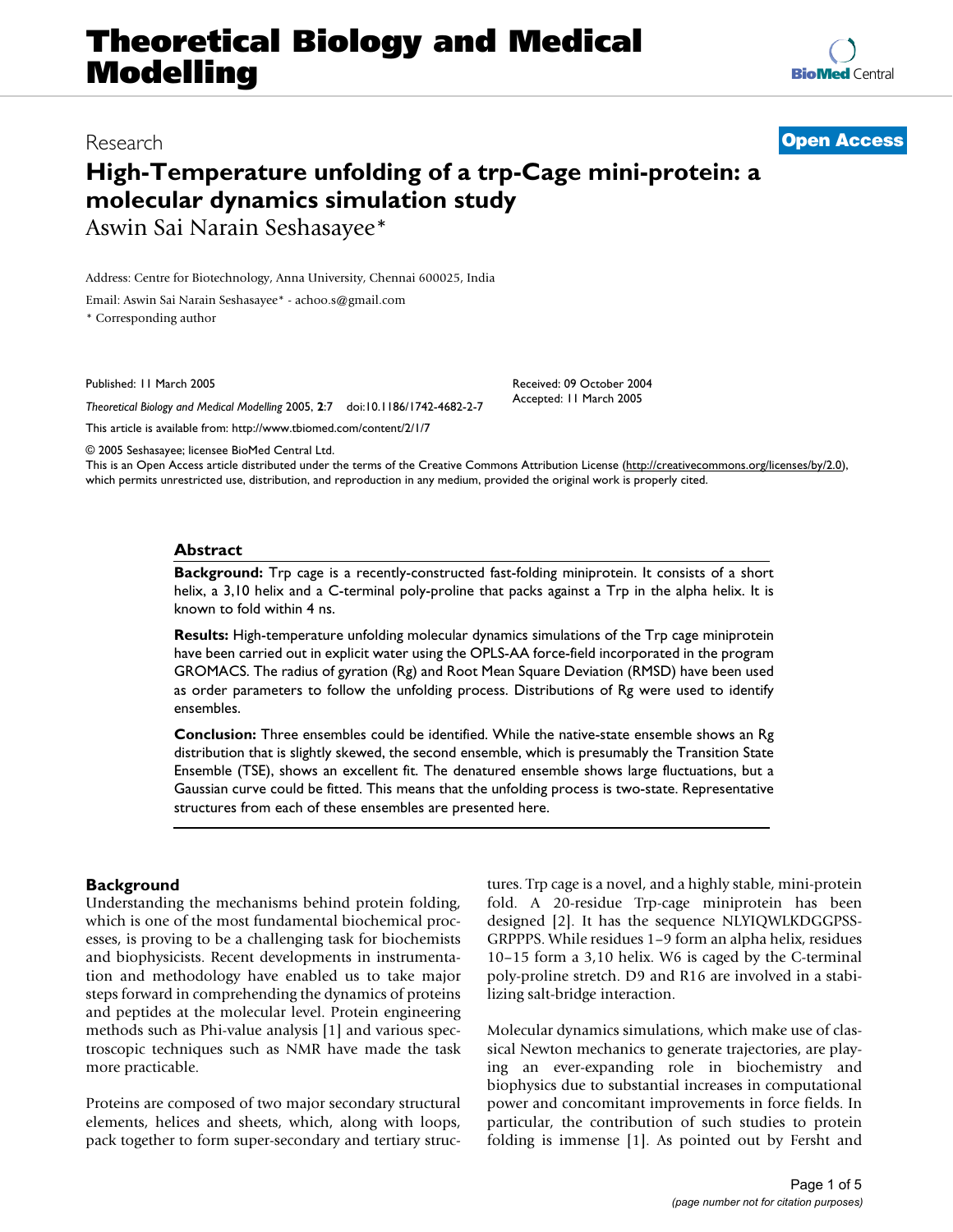



Figure 1 Time evolution of the root mean square deviation (nm) with reference to the starting structure.

Figure 2 Time evolution of the radius of gyration (nm)

Dagget, molecular dynamics simulations are capable of unraveling whole protein folding / unfolding pathways [1]. Indeed, simulation techniques have been widely used for studying helices and sheets. Today, folding simulations of more-than-model peptides are being carried out on high-power computers.

Despite being a new mini-protein construct, the Trp cage motif has attracted considerable computational analysis. Folding simulations of this protein in explicit water have been carried out using what is known as the Replica Exchange Method. A two-state folding mechanism has been proposed and free energy surfaces have been determined [3]. Moreover, a few folding simulations of have been carried out using implicit solvation models [4-6]. In this article, the results of a high-temperature unfolding simulation of the Trp-cage mini-construct are presented. Three separate structural clusters are identified: the closeto-native-state cluster, the intermediate cluster and the denatured ensemble. These clusters, considered in terms of their radii of gyration, are shown to be Gaussian ensembles. Structural features representing each of these ensembles are also illustrated.

### **Results and Discussion**

Molecular dynamics simulations of the Trp-cage miniprotein construct (PDB ID: 1L2Y) were carried out using the OPLS-AA force-field incorporated in the freely available program, GROMACS. The simulations were carried out at 498 K, at which temperature the unfolding process is favored. This temperature provides a good description

of the unfolding process, at least in respect of CI2 and the homeodomain of engrailed [7]. It is also much higher than the melting temperature determined by experiment (315 K) or through replica-exchange simulations (400 K) [3].

It can be seen that the RMSD (figure 1) of the evolving structure with reference to the starting structure increases rapidly in the first 40 ps, during which time the only structural change observed is denaturation of the 3,10 helix. This is followed by rapid unwinding of the second and third turns of the helix. While the third turn unwinds within 200 ps, the second turn remains intact for a little longer and remains visible until 250 ps. The first helical turn remains stable until about 800 ps after which it also denatures. During this time period W6 begins to move out of the cage that is formed by the prolines. The above listed processes are not adequately reflected by the time-evolution of the Rg (figure 2) and are all categorized as close-tonative-state ensemble. Representatives from this ensemble are shown in figure 3a and 3b.

After 800 ps, there is a jump in the values of both RMSD and Rg. The new value remains constant until about 3200 ps. This state is characterized by complete annihilation of the cage. The W6 is released from the Pro cage and becomes completely "solvent-exposed". It must be noted that the use of the term "solvent exposed" is not entirely appropriate in this context as there is no real change in the solvent-accessible surface area of the W side-chain. However, the point is that, this W is no longer protected by the proline cage. Native contacts are retained in the form of a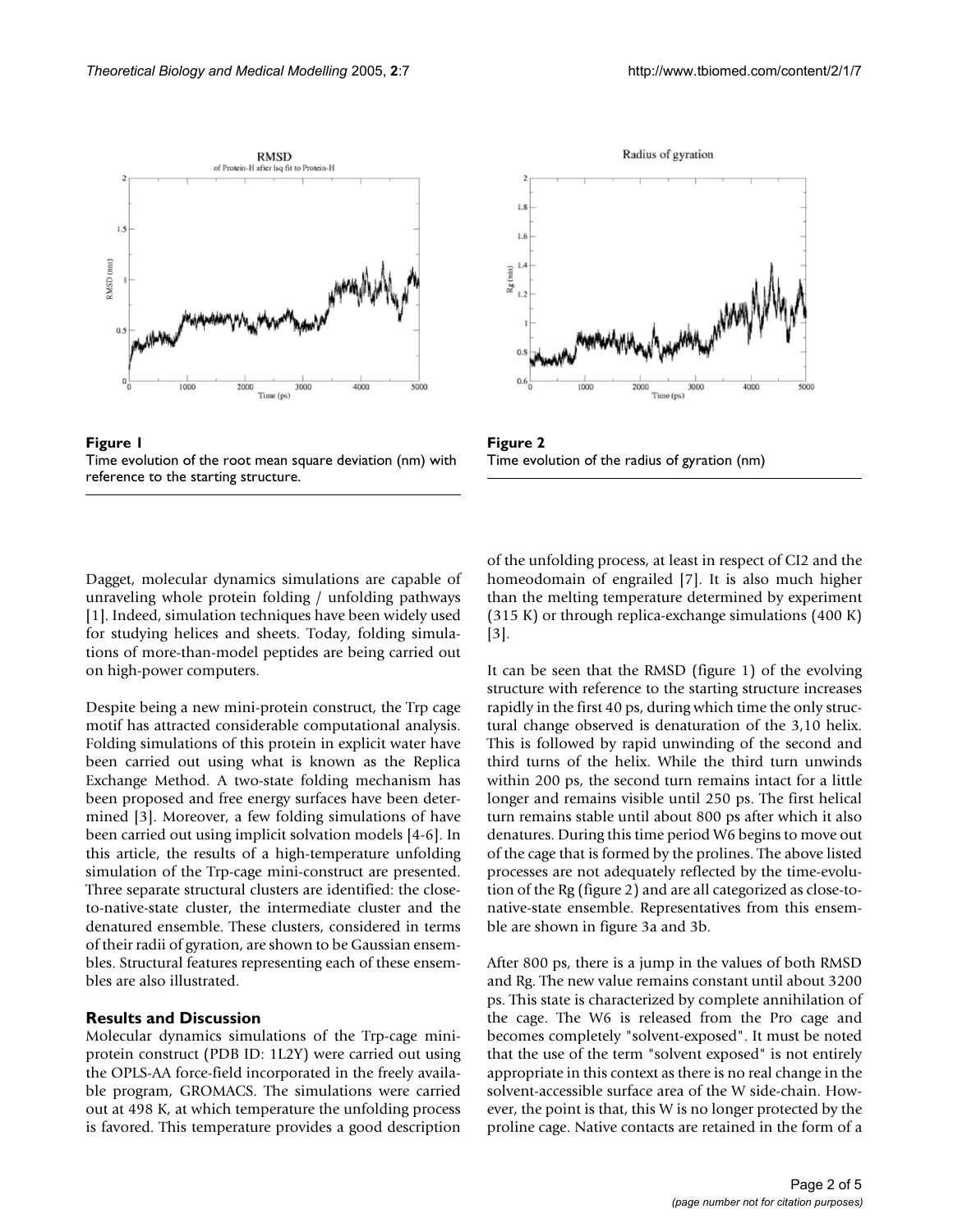

 $(C)$ 

 $(F)$ 



After 3200 ps, a further jump in RMSD and Rg is observed leading to a state where these values fluctuate markedly. This highly disordered state, showing a measure of heterogeneity, is the denatured ensemble, in which the saltbridge interaction that characterized the intermediate state is also lost. There is a significant jump in the distance between the Asp9 and Arg 16 sidechains after this time. As a result, there are no native contacts in this state. This is represented by structures in figures 3e and 3f.

In this manuscript, I also discuss a new method for identifying sufficiently populated states during the course of an MD simulation. The idea is that each state is to a large extent topologically different from any other state and can be characterized by an approximately Gaussian distribution of the radius of gyration. This is to be expected because each state lies at a defined height in the freeenergy well. In this simulation it can be observed that transitions from one state to another are characterized by a significant jump in the radius of gyration. The distribution of the radius of gyration was determined for each of the three states and for the entire time-evolving system. For each of the three ensembles and for the entire time duration, the distribution was calculated over the ranges of values shown in table 1. It was found that Gaussian-like curves could be fitted for the three ensembles taken separately, while the distribution for the entire system was highly skewed (figure 4). The slight skew in the curve for the close-to-native state ensemble might be due to the inability to sufficiently demarcate the helix unwinding stages in the plot.

#### **Conclusion**

High-temperature unfolding molecular dynamics simulations of a Trp cage miniprotein construct have been carried out. This has shown that the process is two-stage, akin to the folding process results [3]. The three ensembles, including the TSE, are shown to be Gaussian with respect to their Rg values.

#### **Methods**

The starting structures for the simulations were obtained from PDB 1L2Y [3]. The first three models were used to

## Figure 3

 $(\mathbf{A})$ 

 $(D)$ 

Representative structures from the folding pathway obtained after (A) 0 ps (B) 700 ps (C) 1000 ps (D) 2500 ps (E) 4000 ps (F) 5000 ps. Structures A and B belong to the first ensemble; C and D to the second and E and F to the third. Color code: Pro: Red; Trp: Blue; Asp: Green; Arg: Yellow

 $(E)$ 

 $(R)$ 

salt-bridge between D9 and R16. Representatives of this ensemble are shown in figure 3c, d. In fact, the folding simulations carried out by Ruhong Zhou [3] point to an intermediate state characterized by the single salt-bridge interaction. This state, which is the only intermediate state observable, may be the transition state ensemble (TSE). This would mean that the unfolding process is two-stage and is the reversal of the folding process. In order to assess whether this state is indeed the TSE, lower temperature simulations at 293 K were performed. Eight structures were randomly obtained from this ensemble and the simulations were carried out for 5 ns on each of these structures. The progress of each simulation was monitored using Rg. The idea is that, at temperatures favoring the folding process, structures from the TSE roll down towards the native state with a probability of approximately 0.5, assuming a two-state process [1]. Of the eight simulations, three simulations showed a drastic fall in the Rg, indicating a collapse towards the native state. In a fourth simulation, there was a slight decrease in the Rg, which was not drastic, but still implying a fall towards the native state. In the other four simulations, a significant jump in the Rg was observed, indicating a tendency towards the unfolded conformation. These observations show that this ensemble is, most probably, the TSE.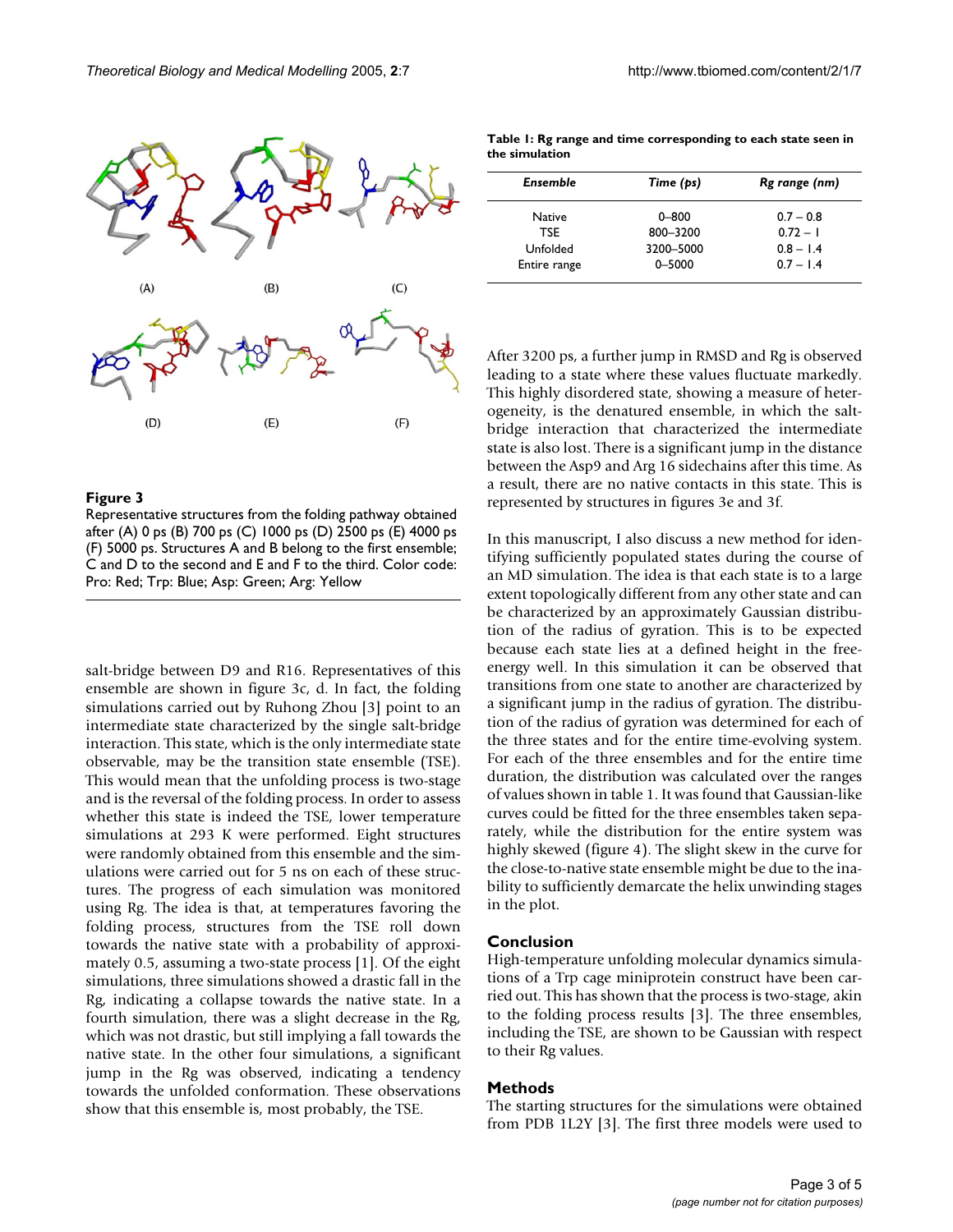



carry out the 5 ns simulations and similar results were obtained with each. Results presented here correspond to model 1. All simulations were carried out using GROMACS 3.2 [8,9], running on a single Fedora Linux system. The OPLS-AA force field was used. The peptide was solvated in a box containing approx. 500 water molecules [10]. Periodic boundary conditions were employed to eliminate surface effects. Energy minimization with a tolerance of 2000 kJ/mol/nm was carried out using the Steepest Descent method. All bonds were constrained using LINCS [11]. The system was loosely coupled to a

temperature bath (at 498 K or 293 K) using Berendsen's method [12]. Berendsen's pressure coupling was used. Long-range electrostatics was handled using the PME method [13]. All potential cut-offs were set at 1 nm. The final MD simulations were carried out with a time-step of 2 fs and without any position restraints. All analyses were conducted using programs built within GROMACS. The RMSD values were obtained from a least square fit of the respective non-hydrogen atoms (main-chain and sidechain). The radius of gyration was also calculated for the whole protein minus hydrogens as an indicator of the